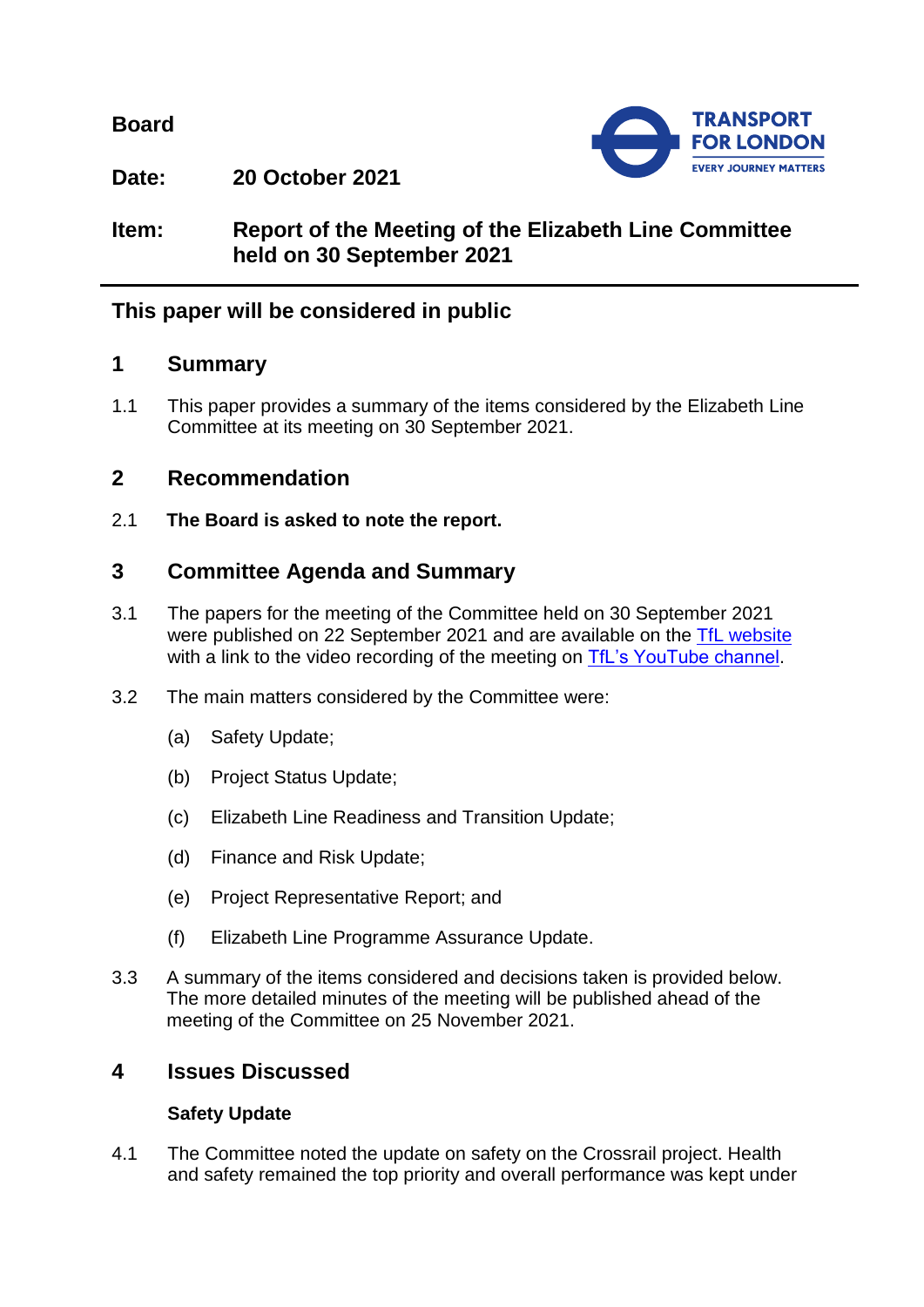constant scrutiny. There were no significant operational safety incidents during Periods 3, 4 and 5, 2021/22 covered by the report.

- 4.2 Howard Smith, Chief Operating Officer Elizabeth line, provided an oral update on the access improvement plan, which had been established to address issues with short notice requests for access to the railway and to equipment rooms, early in Trial Running. Procedures had been clarified and the number of incidents significantly reduced alongside an improved maintenance access programme.
- 4.3 It was agreed that Members would be provided with both project and Rail for London (Infrastructure) Limited construction safety data and that this information would be included in future reports.

#### **Project Status Update**

- 4.4 The Committee noted the update on the status of the Crossrail project.
- 4.5 A planned blockade in October 2021 would enable the commissioning of the latest software update to the system and testing of the tunnel ventilation system, with final integration testing in November 2021.
- 4.6 The de-mobilisation of Tier-1 staff and resources was being closely monitored, with a focus on safety and staff wellbeing. The de-mobilisation would also help simplify the assurance and certification process. Tier 1 de-mobilisation was scheduled for completion by January 2022 with any critical integration skills retained.

#### **Elizabeth Line Readiness and Transition Update**

- 4.9 The Committee noted the updates on the performance of the TfL Rail operational service and the status of the readiness of the Infrastructure Managers for the operations and maintenance of the railway after handover from Crossrail.
- 4.10 Improvements to the reliability of infrastructure and systems were still required but many issues were expected to be addressed by software updates in October and December 2021.
- 4.11 The Chair and Vice-Chair of the Committee had recently gained valuable insights by the opportunity to observe Trial Running.

#### **Finance and Risk Update**

4.12 The Committee noted the update on Crossrail's financial performance up to Periods 4 and 5, 2021/22 and on risk management processes.

### **Project Representative (P-Rep) Report**

4.13 The Committee noted the latest periodic reports from the P-Rep on the Crossrail project and the management responses to these reports, for Periods